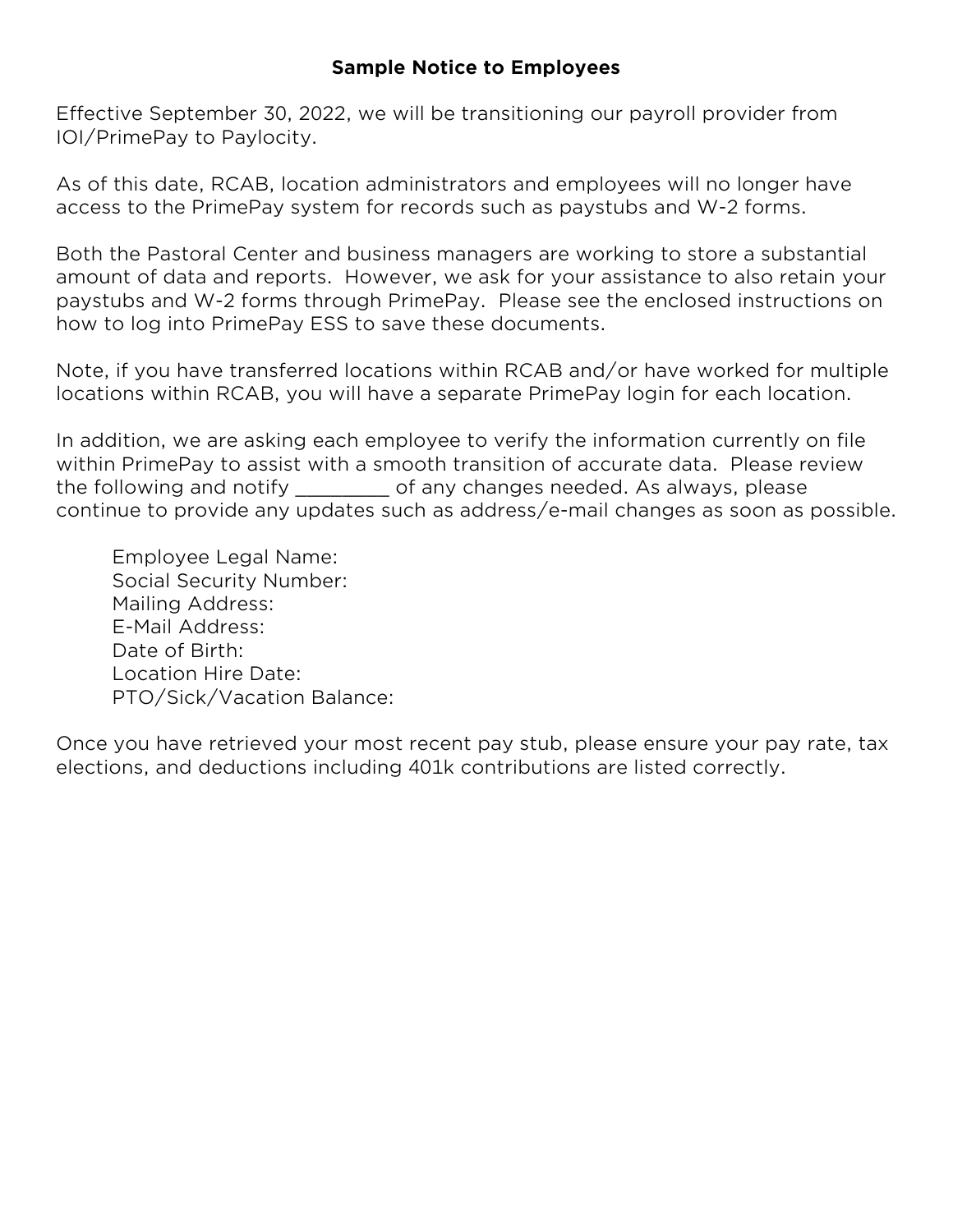Go to [https://cs.primepay.com](https://cs.primepay.com/)

If you do not recall your username and/or password, click **Forgot username or password?**



Click on the **ESS** tile



You will land on the **Pay Info** tab where you can view your recent pay information

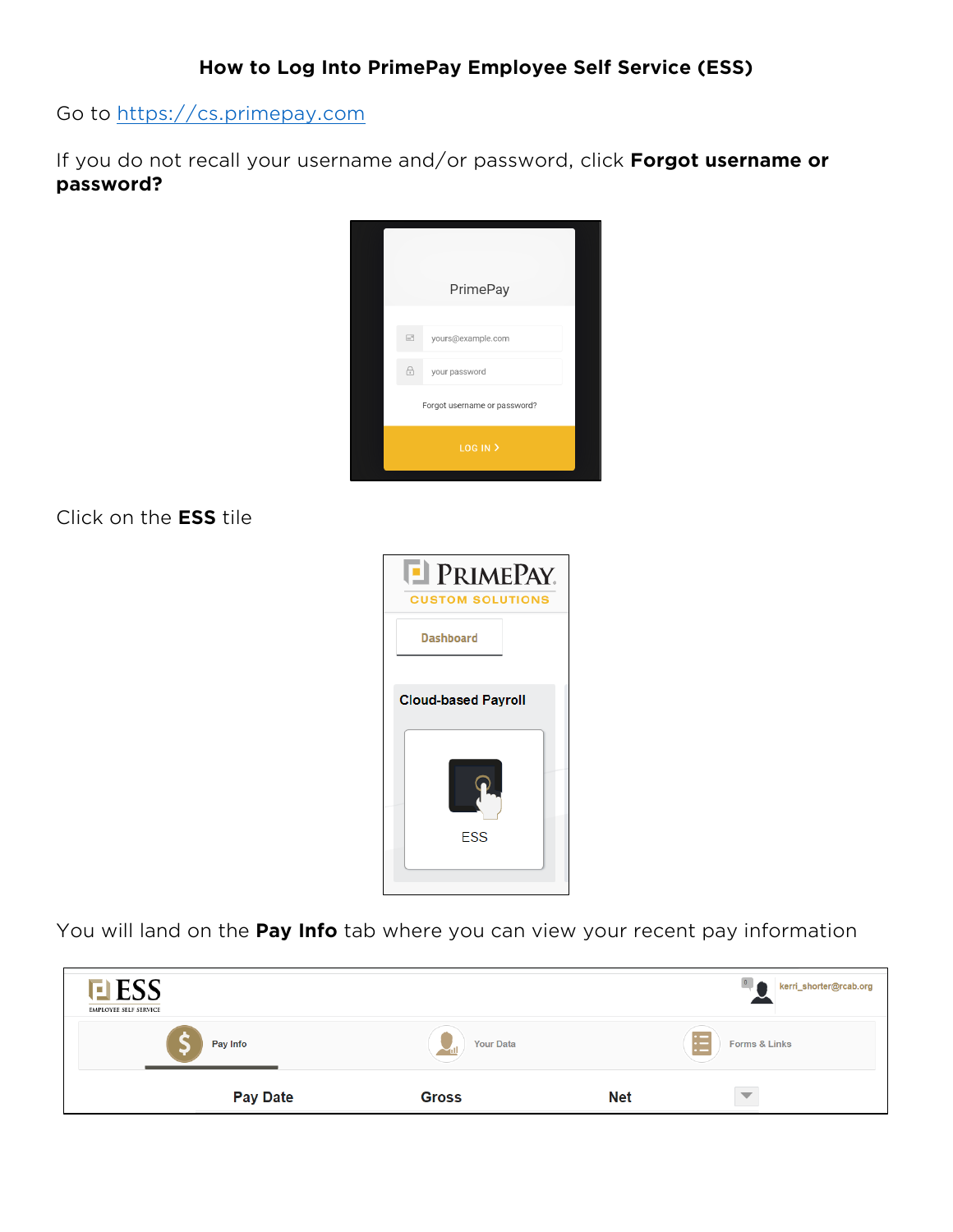Use the menu on the right to:

**Filter** based on a date range



**Print** Check Stubs – you can select an individual check stub to print or select all to print all

|          | Select Check Stub to Print |          |  |
|----------|----------------------------|----------|--|
|          | Select All                 |          |  |
| 05/13/22 | 04/29/22                   | 04/15/22 |  |
| 04/01/22 | 03/18/22                   | 03/04/22 |  |
| 02/18/22 | 02/04/22                   | 01/21/22 |  |
|          | 01/07/22                   |          |  |
|          | Print                      |          |  |

Use the **calendar** to view Accrual Information